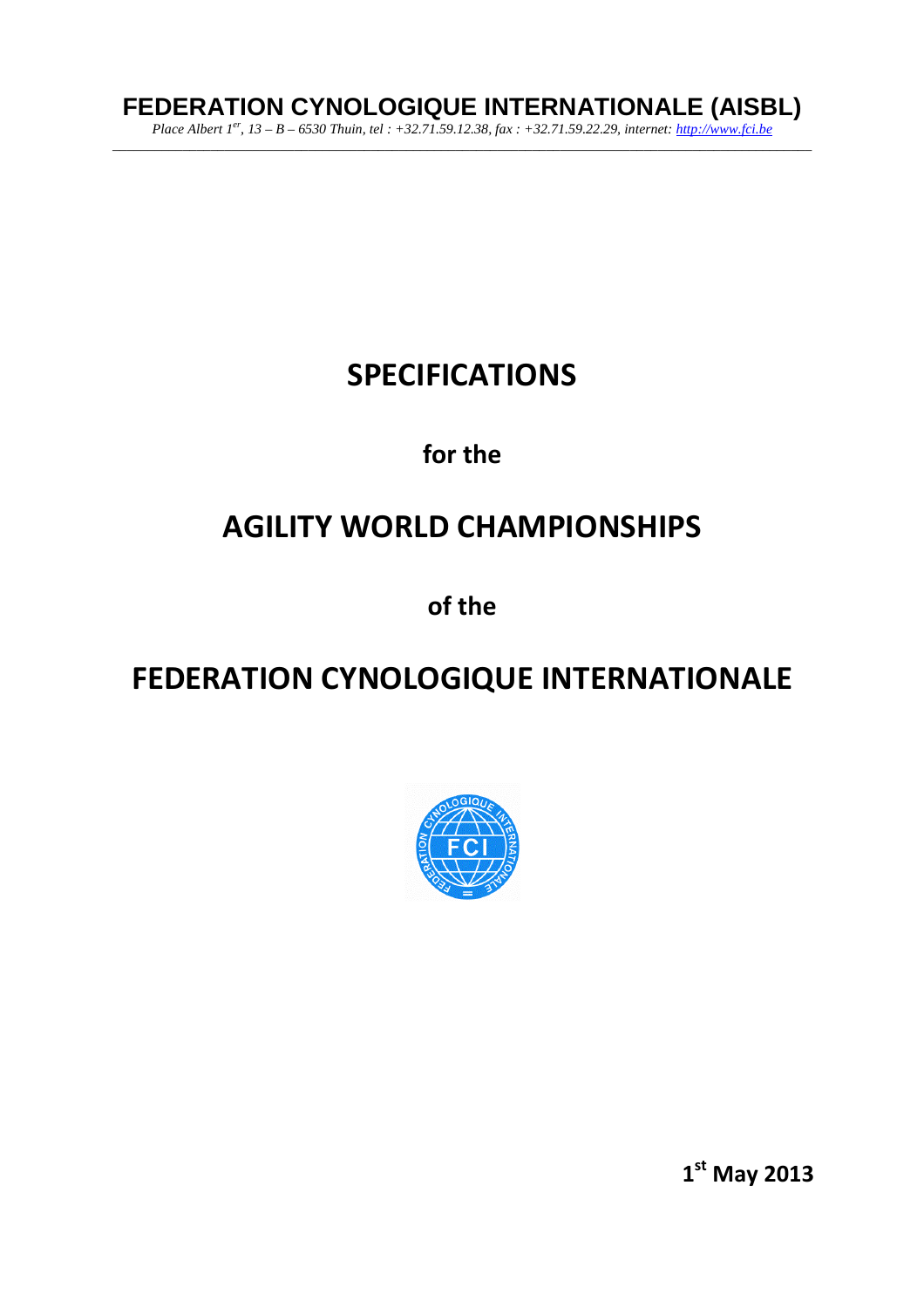## **CONTENTS**

| 17. |  |
|-----|--|
| 18. |  |
|     |  |
|     |  |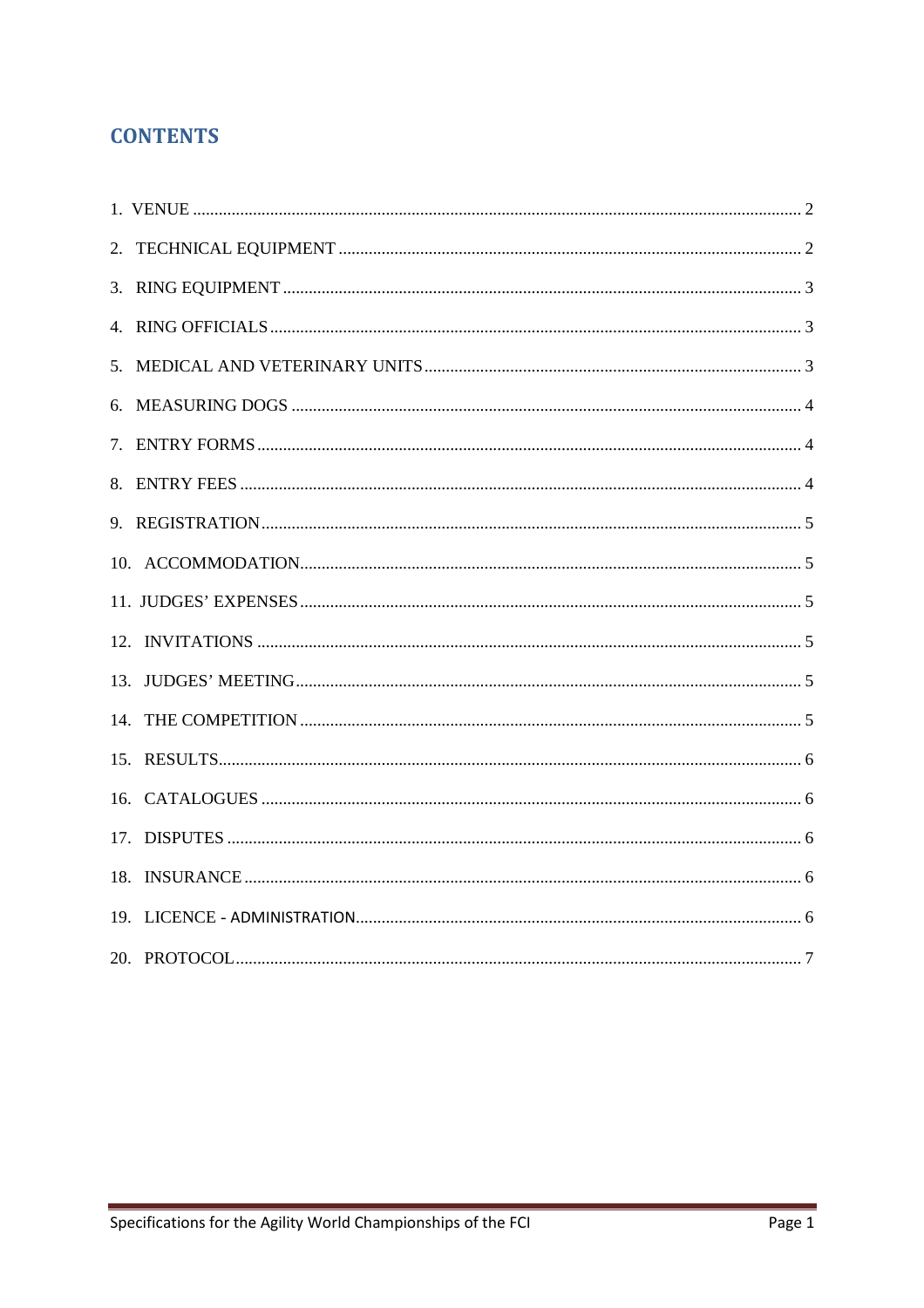# **SPECIFICATIONS FOR THE ORGANISATION OF THE FCI AGILITY WORLD CHAMPIONSHIPS**

The FCI Agility commission, in order to assist with the organisation of the Agility World Championships, has compiled the following specifications.

#### **1. VENUE**

The criteria to be taken into consideration in selecting an indoor venue for the Agility World Championships are as follows:

- a) It should be able to hold one ring of 24 x 40 m. and one area where the competitors can be seated. The floor surface must not present any danger to the dogs or the handlers. There must be a separate area for the show secretariat.
- b) It should be able to hold a large public in comfortable and safe conditions. A stadium, for instance, is advisable.
- c) It should be easily accessible and well signposted.
- d) It should have sufficient parking space for the officials, competitors and visitors.
- e) It should include sufficient toilet facilities.
- f) Refreshments (food and drinks) should be on offer for the competitors and the visitors.
- g) It should have a separate area for VIP's and members of the press.
- h) It should have a separate area to keep the dogs.
- i) There should be enough facilities for dog walking near the hall.
- j) Camping facilities are an essential part of the whole event; a decent camping area should be offered.
- k) A list of hotels should be made available website or brochure
- l) Sufficient security in and around the venue should be provided**.**
- m) One year before the Championships take place, the organising national canine organisation (NCO) is to present a copy of the renting contract of the hall where the contest is to be held, to the president of the FCI Agility commission.

# **2. TECHNICAL EQUIPMENT**

- a) A website should be set up. This will provide all the necessary information and should be updated regularly in order to provide everyone with the latest information.
- b) A PA-system (Public Address System) with at least one microphone for the show secretary and one for the commentator. The PA-system should ensure that all announcements are clear and understandable for everyone. Announcements should be made in English plus one other FCI language and the native language. Ensure that the national anthems of all the participating countries are available as well as music for the opening and closing ceremonies.
- c) An IT system to run the competition efficiently and relay the necessary information to competitors and spectators must be in place. For safety reasons backup procedures should be installed. Two or more photocopiers should also be available - to ensure enough printing capacity to produce all necessary lists without delay.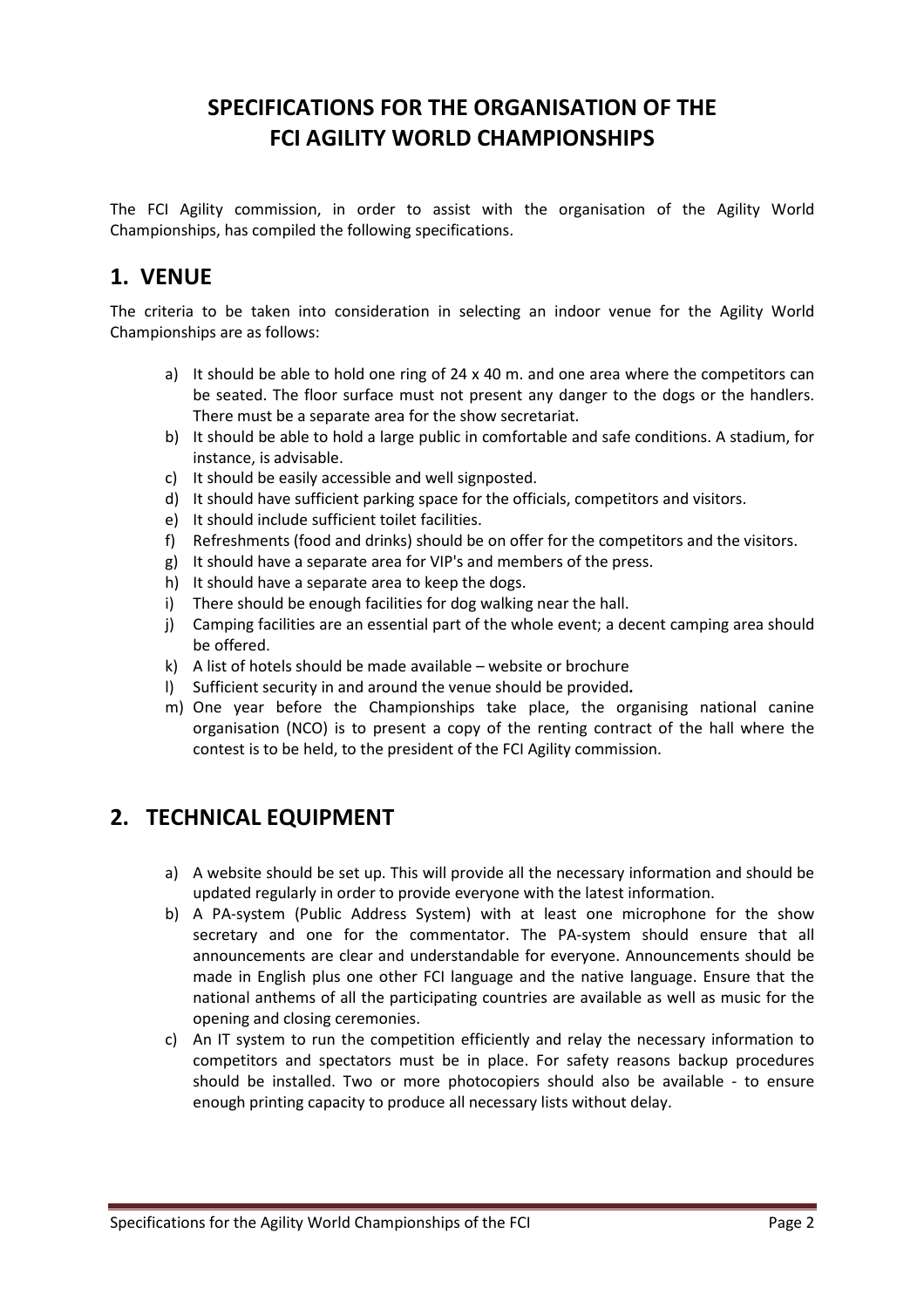# **3. RING EQUIPMENT**

- a) Two complete agility sets must be available. These have to comply with the rules.
- b) To be provided: electronic timing, 2 whistles, 2 measuring wheels (to measure the length of the course).
- c) To be prepared: ring numbers for the competitors to wear. They should include the following text: AGILITY WORLD CHAMPIONSHIP 20XX (possibly the name of the country or town where the event is organized).

They can be offered to the competitors.

Competitors have to wear this number at all times during course walking and all their runs.

- d) The secretariat should:
	- display all results, running orders, time schedules in several areas around the hall
	- have sufficient judging slips for the scribe
	- have all the necessary information such as running orders, course plans, results etc. for the teams - available for the team captains at the appropriate times
	- make sure that the necessary information, mentioned above, is delivered to the VIP area as well as the Press room
- e) Scanners to check the chip numbers after each run, at least 1 table (non slippery surface)
- f) Ensure that the flag of each country is available plus the flag of the FCI (to be applied for at the FCI).

For the opening ceremonies – flags to be carried by the team leaders – there must also be name boards for each nation.

g) A podium must be provided for the prize giving  $(1^{st}, 2^{nd}, 3^{rd})$ .

#### **4. RING OFFICIALS**

- a) A show organiser, responsible for the whole organisation.
- b) Secretariat: 2 IT teams to take care of all the results and administration
- c) In the ring: 1 chief ring steward
	- 2 scribes
	- 2 timekeepers
	- 3 to 4 equipment stewards (rebuild obstacles and straighten the tunnel)
	- 1 steward to show competitors in and out of the ring
	- 1 steward for the leads

1 or 2 stewards responsible for the collecting ring

Enough stewards to build the courses

At least 2 people to check the dog's microchip number after the run

- d) Commentators (several languages).
- e) Interpreters.
- f) Parking and gate stewards (entrance to the show).

#### **5. MEDICAL AND VETERINARY UNITS**

Must be provided for.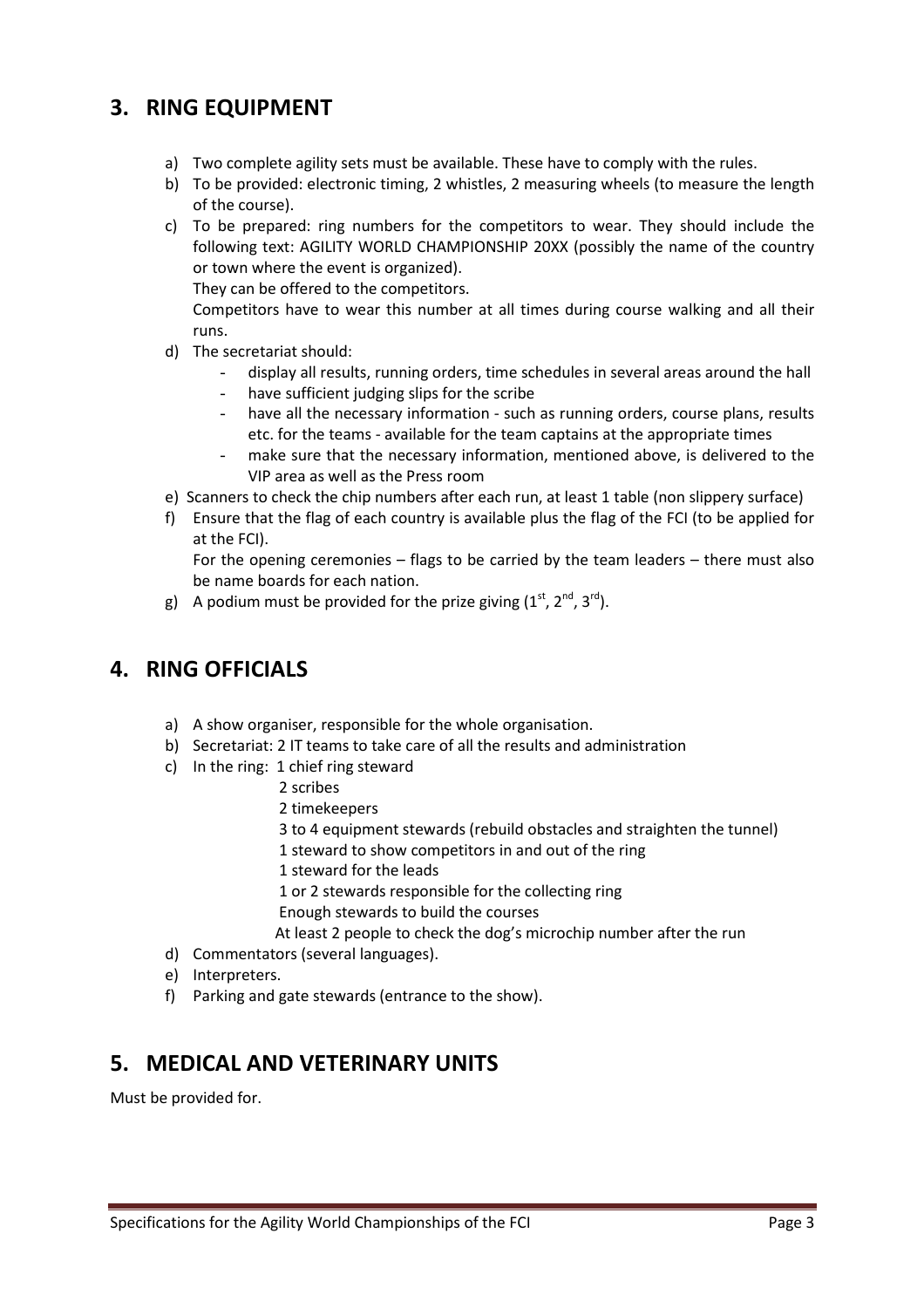# **6. MEASURING DOGS**

A list will be kept of all the dogs in the categories Medium and Small that have been measured. Dogs entered for the World Championships that are not on this list will be measured to check if the dogs are entered in the correct category (M and S). Measuring will be carried out by three FCI Agility Commission members. The Commission will appoint these members.

Everything necessary to carry out their duties should be provided for such as:

- Professional measuring equipment
- One or two tables to measure dogs (with an non slippery surface and big enough for all sizes of dogs)
- Scanners to check the chip numbers
- Refreshments/lunch for the measuring judges

A separate room or at least a quiet area should be available to measure the dogs.

If a dog is found to be entered in the wrong category, then the dog will be removed from the competition. *Once a dog has been measured and accepted in a category it must always compete in that category.* 

## **7. ENTRY FORMS**

A country that has been appointed to organise the Agility World Championships, is obliged to send, at least 6 months in advance, entry forms to the various National Canine Organisations (NCO) as well as to the FCI Agility Commission.

The entry forms should be in English, French, German and Spanish.

The standard entry form is attached to these specifications.

Entry forms can also be made available online. Entry fees should be payable online.

The following information must also be given:

- A reminder of the FCI regulations regarding a compulsory record book or licence, prescribed vaccinations, compulsory Civil Liability insurance and entry requirements.
- Any restrictions health or otherwise that would prevent a dog from competing.
- Closing date.
- Entry fee.

A map with directions to the venue must be enclosed.

*A complete entry list (including all the details of the dog) should be sent to the FCI delegate at least one week before the championships. An Excel file would be ideal. This would enable the delegate to prepare the list of the dogs that need to be measured.* 

#### **8. ENTRY FEES**

Amount to be determined by the organising NCO that will submit it to the FCI Agility Commission for approval.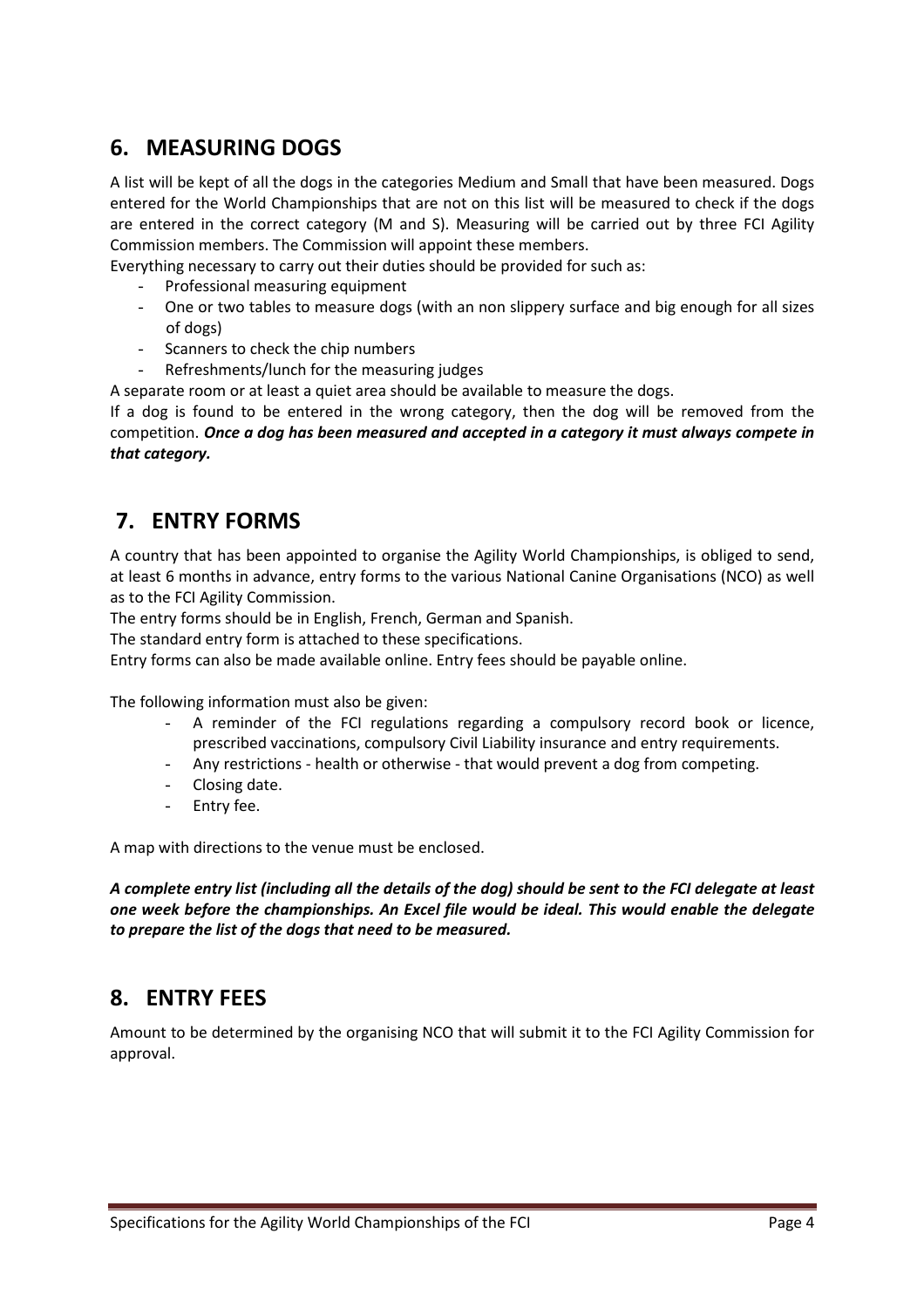#### **9. REGISTRATION**

- a) All competitors have to hand over a record book or license to compete issued by a National Member Organisation of the FCI or a National Organisation with a close working relationship to the FCI.
- b) The identity of all dogs that have entered the competition has to be checked. If there is any doubt as to the identity of a dog then the dog in question will be removed from the competition.
- c) In the case of injury to a dog a reserve may be substituted. The team leader must notify the organisers immediately of an injury - the official vet will be asked to confirm that the dog should be withdrawn.

Once withdrawal is confirmed, the team leader must provide the name of the reserve dog and handler. This must be done before course walking for the first round in that category starts. *This only applies to the team event.* 

*d) As soon as the World Championships are underway no changes are allowed to the individual competition. Reserve dogs cannot be substituted in that category, neither can a dog from another height category be used as a substitute***.**

## **10. ACCOMMODATION**

A list of hotels and camping areas must be made available to the competitors. The list is to be sent with the entry forms and/or posted on the website of the world championships.

### **11. JUDGES' EXPENSES**

The organising NCO will have to cover the expenses of the judges, i.e.,

- a) A daily allowance in line with the FCI show judges.
- b) Travelling expenses.
- c) Accommodation and meals during the stay.
- d) A gift or memento of the championships should be presented to the judges.

#### **12. INVITATIONS**

The organising NCO will invite the president of the FCI Agility commission as well as its appointed representative. Their expenses will be covered on the same basis as those of the judges.

#### **13. JUDGES' MEETING**

The day before the event a meeting will be attended by the judges, the president of the FCI Agility Commission, the representative of the Commission and the show organiser.

Judges should send in their courses for the championships to the representative of the Commission four weeks before the event.

#### **14. THE COMPETITION**

a) A warm up area should be available. One or more (max.4) jumps can be used. If more than one hurdle is set up than they are not allowed to be moved (supervision is needed).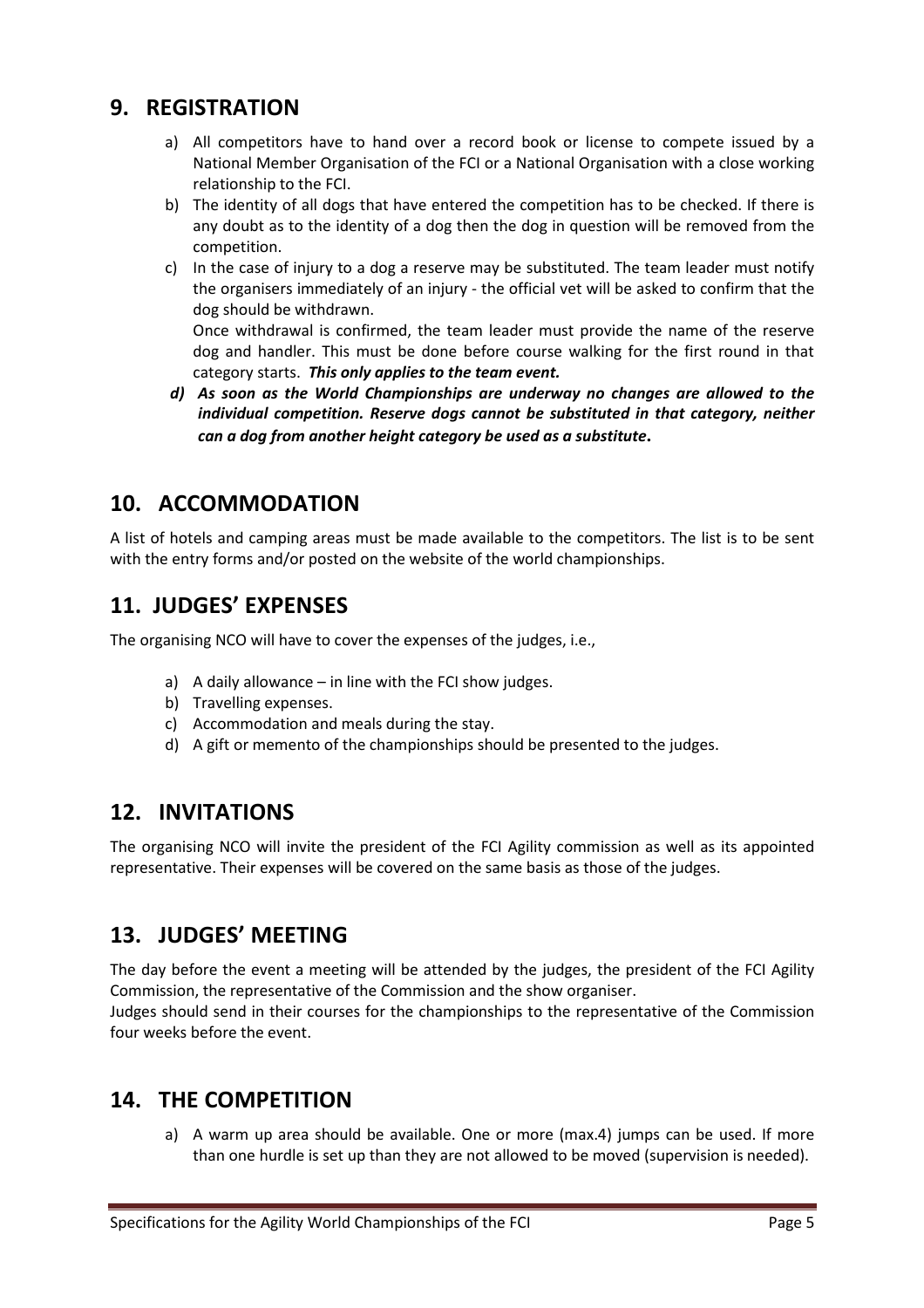- b) The schedule should be the same each year that is to say that part one of the team and individual event should be the jumping round. Part two in both competitions should be the agility round.
- *c) The running order for part 1 of the individual and team competitions is decided by random draw: no exceptions are allowed. If, however, a handler has a draw with less than twenty dogs in between each dog, one of the dogs can be moved up or down the running order.*
- d) In the team event, the running order within the team is up to the competitors. It can be different for the second run.
- e) During course walking, each category Small, Medium and Large is divided into groups; a group should not have more than 45 competitors.
- f) At the start of each competition, the judge for that class is introduced.
- g) At least one test dog should be available for each class.
- h) A short prize giving for the single runs (team and individual) should take place immediately after each class.

#### **15. RESULTS**

The organisers will supply a sufficient number of lists containing the results and classifications for distribution among the delegates of this Commission.

Two similar lists must be sent to the FCI General Secretary. The lists contain the complete results. During the Championships, as the test proceeds the results will be posted on a scoreboard clearly visible to the competitors and spectators.

# **16. CATALOGUES**

The organising NCO will provide catalogues containing all relevant information about the dogs and their handlers - listed per country. Also provide a schedule of the Championships and a list of the prizes and who donated them.

Each participating country will receive a copy that they are requested to check. Should this copy not be returned within ten days, the information appearing on it will be considered correct and the catalogue will be printed.

## **17. DISPUTES**

The president and the representative of the FCI Agility Commission will settle any dispute.

## **18. INSURANCE**

In addition to their 'Civil Liability', the show organisers are responsible for ensuring that the judges and everybody involved in running the show are well covered by insurance.

## **19. LICENCE - ADMINISTRATION**

The organising NCO will apply for a licence in the proper way and will make sure that administration proceedings are carried out correctly.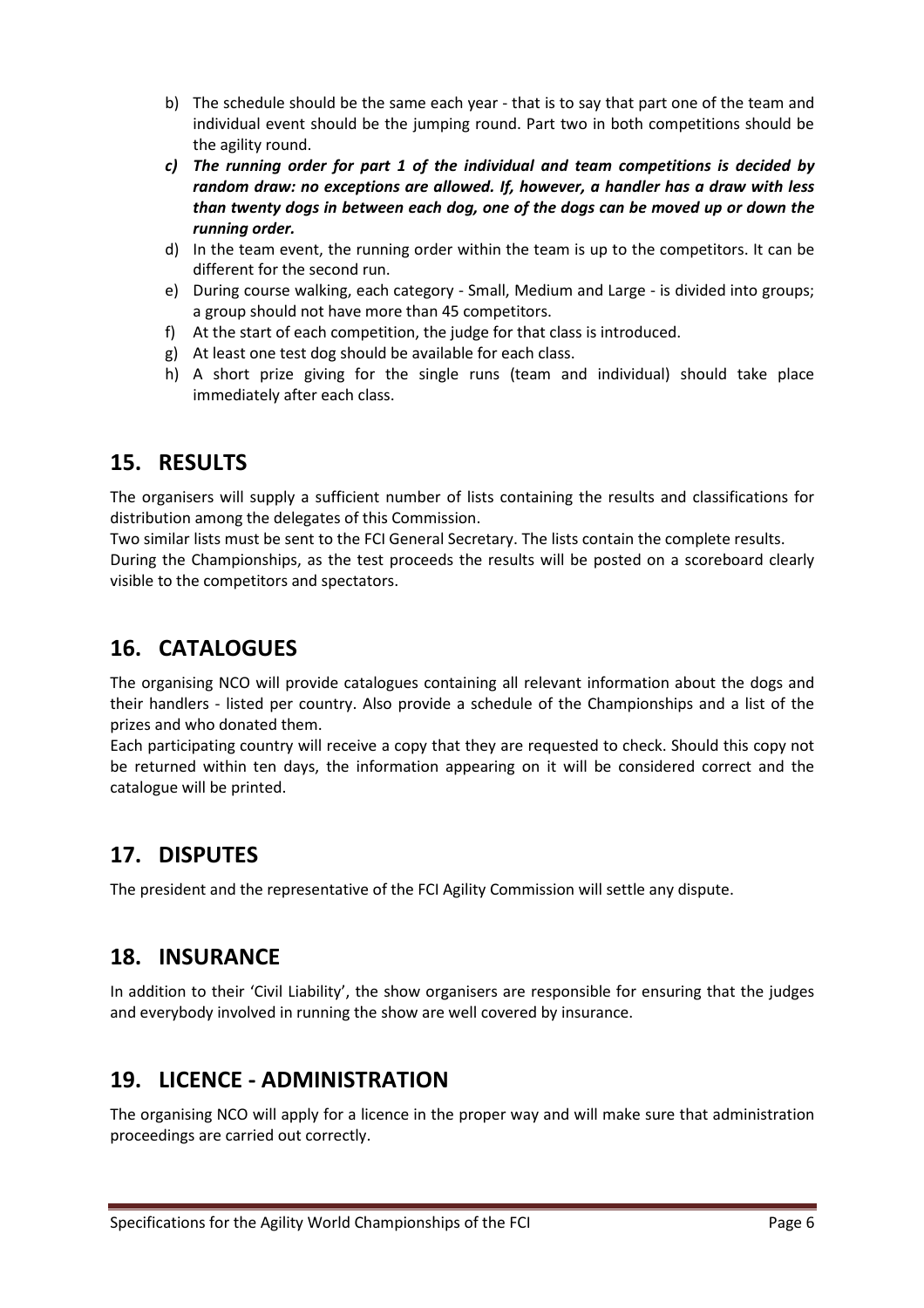# **20. PROTOCOL**

The organising country will try its utmost to give the opening and closing ceremonies the splendour that the Agility World Championships deserve.

Organisers who want to change any of the provisions in these specifications can only do so after permission of the FCI Agility Commission.

**These specifications were approved by the FCI General Committee in Bucharest, October 2012.** 

*The changes in bold and italic characters were approved by the FCI General Committee in Madrid, February 2013.*